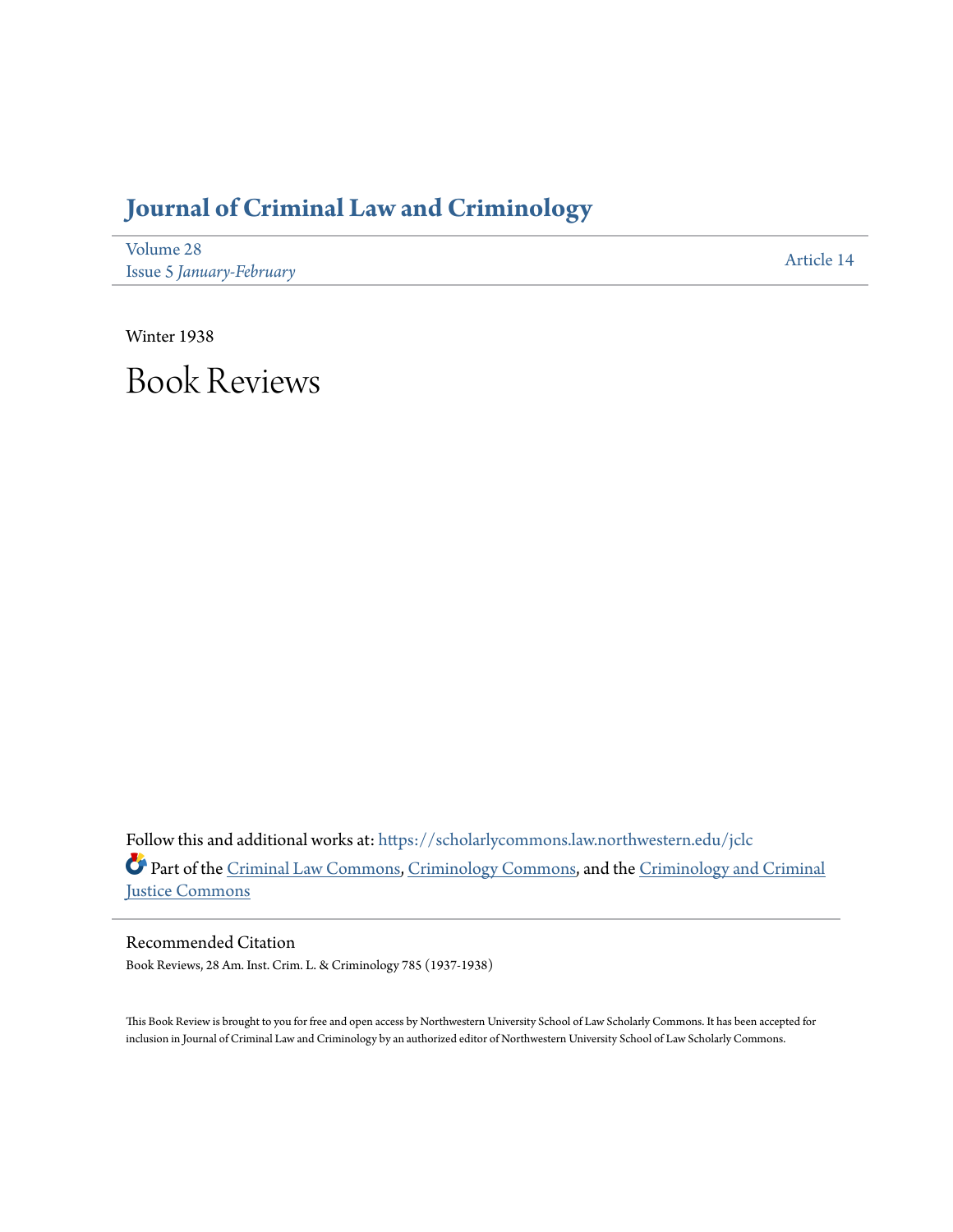WILLIAM F. BYRON [ED.]

A PURITAN OUTPOST, A History of the Town and People of Northfield, Mass. By *Herbert C. Parsons.* 546 pp. The Macmillan Company, New York, 1937. **\$5.00.**

Herbert **C.** Parsons, for seventeen years Commissioner of Probation for Massachusetts, and nationally known as a leader in matters penological and questions criminological, has written a book on his native town which should interest also those who know not him nor Northfield.

Town histories are traditionally dull as almanacs. Where they may escape the statistical, they can never omit the geneological; they thump the reader with community pride, and epitomize the most local kind of chauvinism.

This excellent book, though commissioned as an official town history, avoids all these excesses. The author has poured into it his knowledge of social problems, his accurate researches into the past, and some of the nostalgia which every man feels for the place where he was born and grew up.

Northfield has traditionally been too homogeneous and self-contained for crime. Except for the still unsolved Speer case, the records of the town are clear. A quotation from the book may show why:

"A town made up as this survey has shown Northfield to be was unified in every interest. Its people knew each other to the last item of personality. They understood each other. Their differences in civic affairs were settled on a common basis of thrift and caution. Everybody worked. There were none very rich and few abjectly poor. The moderate fortunes, the fruit of slow accumulation, shrewd bargaining and honest labor, were snugly held, very snugly. There was an active social life, running to public entertainments, dramatic and musical, in which every spark of native talent was made to glow if it did not blaze, and to balls and dances, generally in the town hall, only looked upon askance by the fraction of the people who held to the old disapproval of such devices of the devil."

This was Northfield in 1870. The book tells the whole story of the small town through 270 years. Its rise and development parallel many another town, now flourishing, industriously, beside the railroad. Northfield's pre-eminence has never stemmed from its economic importance. King Philip made it his headquarters, but since then the industrial revolution and the railroad have passed it by.

It flourishes still because of its cultural and educational contributions to the life of its region and of the nation. It has escaped decadence by reason of the influx of new populations, and by reason of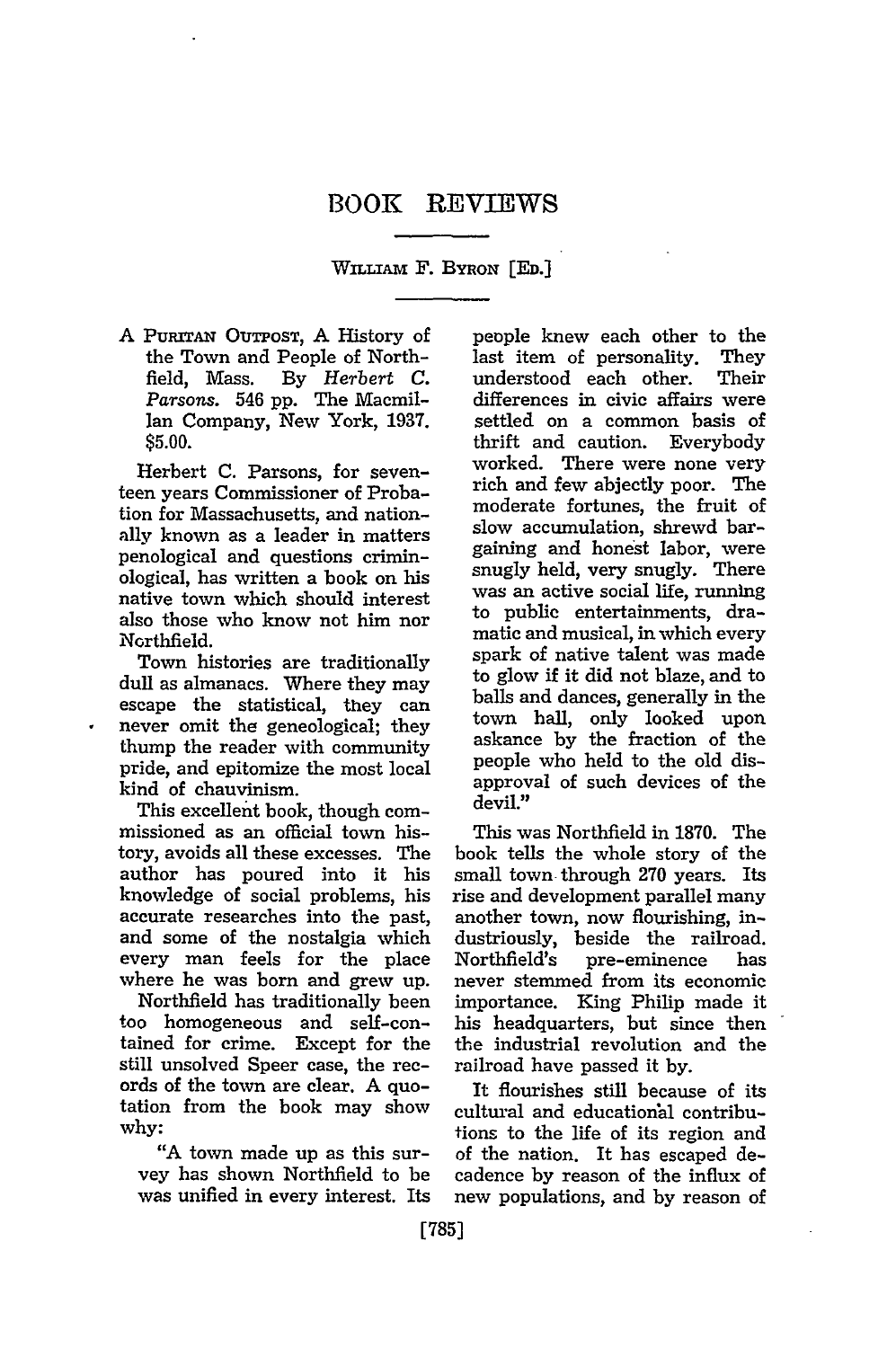BENEDICT S. ALPER. Massachusetts Child Council, Boston.

PRISON LIFE Is DIFFERENT. By *Warden James A. Johnston,* 337 pp. Houghton, Mifflin Company, Boston, \$3.00.

This book is a quite realistic portrayal of progress in prison administrative improvement during the two decades of 1912 to 1932. Like most prison Administrators, Warden Johnston is most conscious of the changes in his own institution, and seems scarcely aware that the same processes were going on in most other prisons at the same time. As a matter of fact, this particular period perhaps witnessed greater changes everywhere than any other twenty years since John Howard.

Judging from the author's descriptions of what he found in Folsom prison in 1912, there was certainly crying need for change, unless Society intended men to be buried alive and destroyed for future usefulness. It is rather surprising that in a western pioneer State the same dark cells and drastic punishments should be perpetuated as had already been found futile in older eastern States and in Europe.

Justification for the title, "Prison Life is Different" is found not so much in the character of the population as in the restricted area and the abnormal contacts in which human beings there find themselves. Their morbid reactions are shown to be not essentially different from what most other humans would exhibit under similar conditions.

Warden Johnston's ability to handle the problems he faced, better than his predecessors, was evidently due to two factors-his apparent personal fearlessness, and his superior understanding of human nature. His previous experience as Chairman of the State Parole Board had given him a wider knowledge of offenders, both before and after incarceration.

The experienced reader may find somewhat tiresome the Author's effort to describe in detail what he seems to think is unusual and sensational in prison types and characteristics. However, the familiar picture of what happens In the daily routine of a prison will be of informing interest to the general reader. There is at least evidence that this Warden took more pains than most to understand his charges by personal interviews and study, and to relate their experiences to the problems of life.

We are gratified to learn that many improvements were made in Folsom and San Quentin prisons during these twenty years in further schooling for illiterate and other inmates; in more active industry and some trade training, and in providing wholesome outside road camp work for many prisoners. The disconcerting thing is to realize that all this and more was not done in the Nineteenth Century, instead of the Twentieth.

Nevertheless it is clear that Warden Johnston was in advance of his time and his public, as shown by the opposition he encountered from hard boiled deputies and prison Boards of the old school,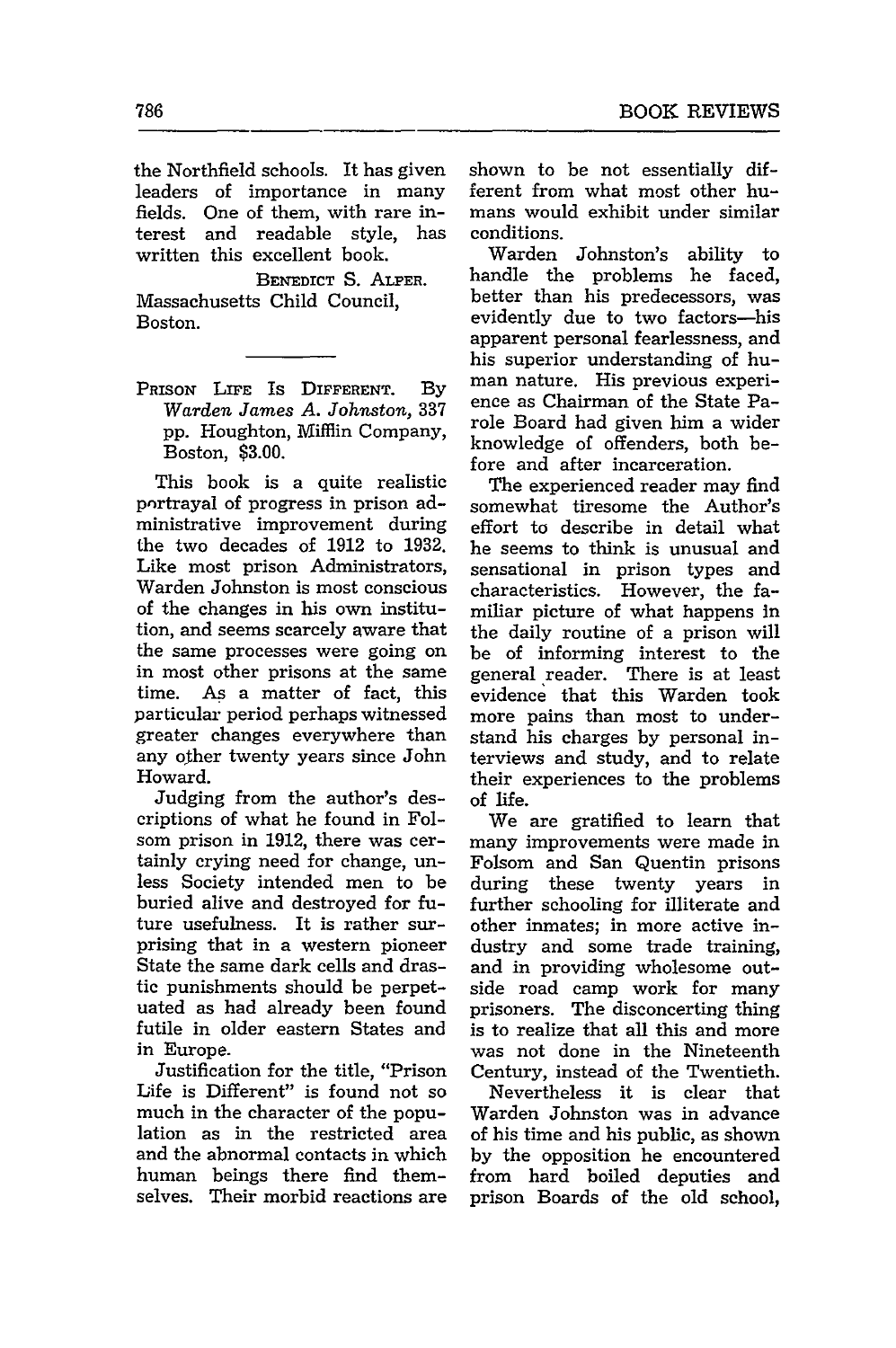and by the press and public sentiment. For example, in the matter of prison industry, he believed that a cardinal agency of reform for prisoners was work: "Just plain, honest-to-goodness work. The habit of work is what men most need."

Unfortunately that all-important panacea was not always adequately provided in California even before prison labor was restricted by law, and is now denied to half the prison population of the Country. However, this book was evidently conceived before that sad situation arose in the prisons.

It was written to describe inmates as they are, rather than as we might wish them to be. While it displays a fairly good knowledge of the psychology of human behavior, it does not undertake to go into the social causes of delinquency and crime or touch the implications of public responsibility.

The Author does, of course, advocate increased measures for the prevention of crime, as he says "Prisons are monuments of neglected youth." For this reason, too, he favors greater attention to individual prisoners, rather than mass treatment. At present in charge of the United States prison for serious offenders at Alcatraz, the Author commends the increasing use of Probation in the Federal Courts, and the higher standards found in the administration of the Parole Law by the Government.

"Prison Life is Different" is not profound, and does not pretend to be the result of any comparative research study. As a recital of first-hand observation and experi-

ence in an enticing field, the book is well worth reading.

F. EMORY Lyox. Central Howard Association, Chicago.

**CHOKEY.** Red Collar Man. Gollancz. 1937. Pp. 208. 6s.

"Chokey" in prison parlance means the punishment cells and the general character of this account of Parkhurst can be gauged by the title. The author was one of the trusties who worked in that part of .the prison and it is with this side of prison life that he is concerned. He saw it, that is to say, at its most brutal. One gets a picture from this book that, horrible as it is, at least it has a certain dramatic quality. There is very little about the deadly monotony that goes to make up the greater part of prison existence, and it is the hysterical and often violent reaction from that slow suffocation of the spirit that leads<br>to "Chokey," "Breaking up" is "Breaking up" is simply the cracking of nerves that can stand the utter lifelessness of life no longer. And it is not only **the** nerves of the prisoners that are over-taut. Valuable as "Chokey" may be as a means of waking public conscience it fails to make it clear that both the need of punishment cells and isolated acts of brutality are the inevitable outcome of a system that tries to reform by crushing every element of individuality and turning life into a never ending routine of nothingness.

Mr. Compton Mackenzie has contributed an introduction. He is pleased to disapprove of the Howard League though I do not see how the letter he quotes can be